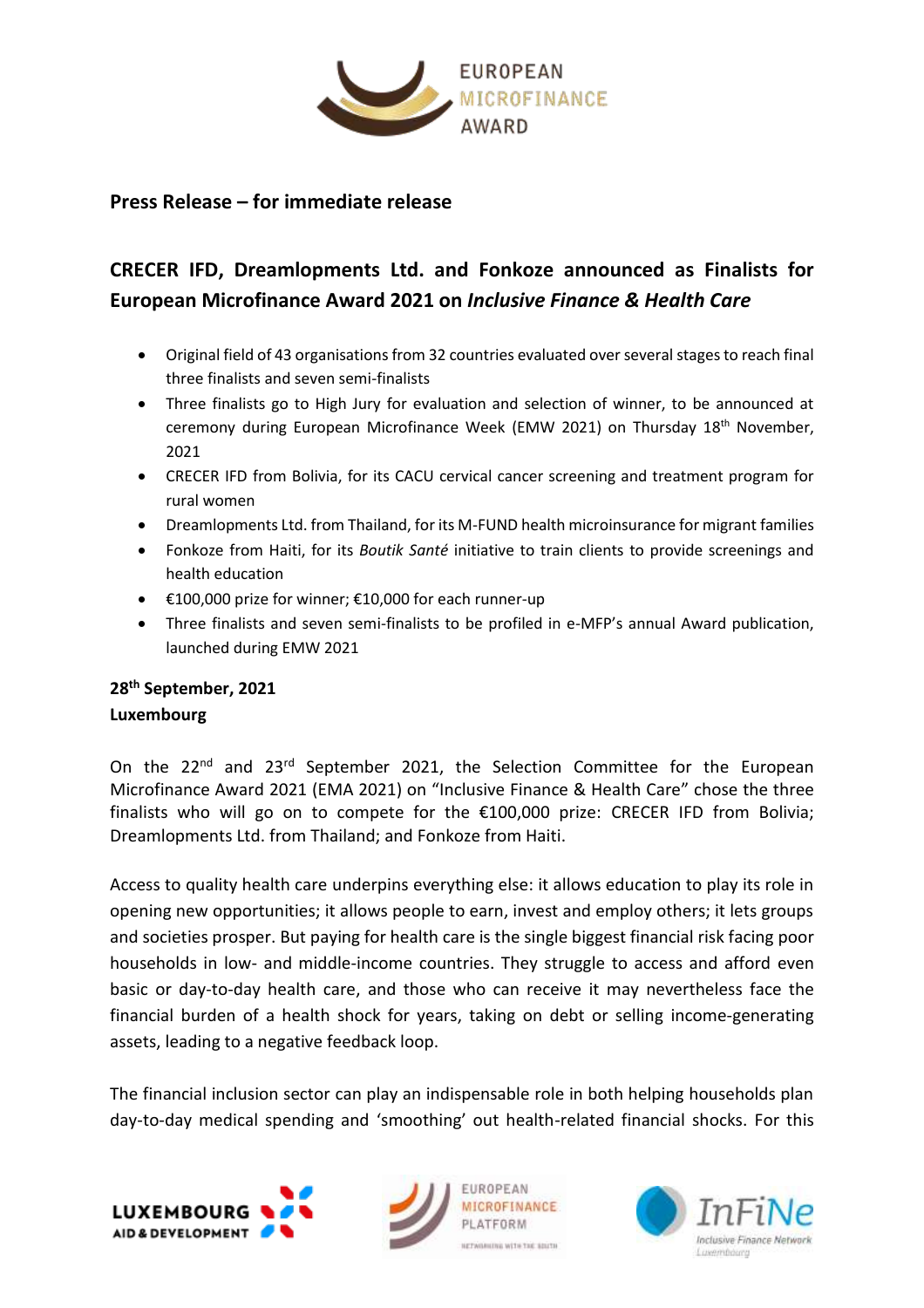

reason, the EMA 2021 is on the topic of "Inclusive Finance & Health Care" - highlighting initiatives that facilitate access to quality and affordable health care for low-income communities.

The EMA 2021 process began at the start of the year, with Round 1 receiving 43 applications from 32 countries. 31 were invited to continue to the more comprehensive Round 2, and the EMA evaluation team assessed these applications against rigorous and established criteria before 19 applicants were forwarded to an expert Selection Committee, including members of the European Microfinance Platform (e-MFP), Luxembourg Ministry of Foreign and European Affairs and the Inclusive Finance Network Luxembourg (InFiNe.lu). This Selection Committee met over two days and chose the semi-finalists, and then the three finalists for the Award:

- **CRECER IFD (Crédito con Educación Rural Institución Financiera de Desarrollo)** is a Bolivian non-bank financial institution which offers savings and credit services to women in poor, remote and vulnerable communities. Bolivia has one of the world's highest cervical cancer mortality rates, especially among young women, but screening and treatment access is very low. CRECER's CACU program empowers women and develops their capacity for autodiagnostic and preventive care, involving health campaigns, screening and tele-consultation services, alongside a health loan to finance health expenditures (even those incurred up to 90 days before the loan application, such as medical treatments, consultations, and high-risk surgeries, as well as the purchase of medical equipment and medication).
- **Dreamlopments Ltd** is a non-profit social enterprise registered in Thailand which serves migrant workers and border communities in Thailand and Myanmar. Thailand is a primary country of destination for more than 3 million migrant workers who lack health protection and access to affordable healthcare. Dreamlopments' M-FUND offers migrants and their partners low-cost, not-for-profit health microinsurance, via 28 linked health facilities. The M-FUND pays for the cost of care of members in these healthcare facilities, up to their M-FUND's plan coverage. Various plans are available, including coverage for chronic, old age and pregnancy options.
- **Fonkoze** is an MFI in Haiti, and its non-profit foundation provides additional support, including health screening and education to very poor clients in remote regions where child mortality is among the highest in the world, less than a quarter of households have adequate sanitation, and access to all kinds of health care is very low. Recognising the impact of health shocks on its sister organisation's clients, in 2014 Fonkoze Foundation launched *Boutik Santé*, in which doctors and public health experts train nurses who in turn train microfinance clients and elect Community Health Entrepreneurs to conduct basic health screenings, deliver health education sessions, and procure health products.